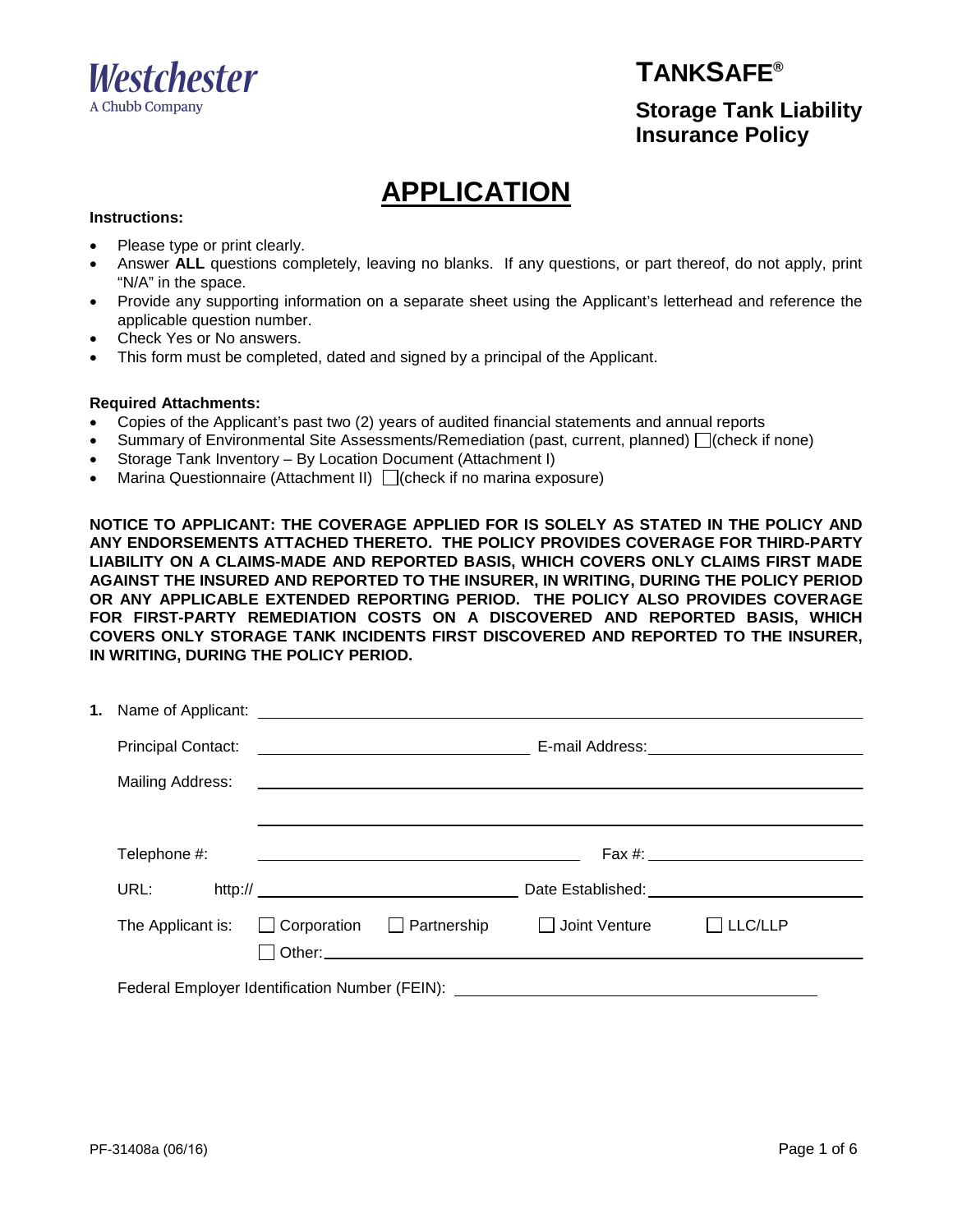**2.** Details of locations where the insured storage tanks are located: *(Continue on a separate sheet, if necessary.)*

| <b>Company Name:</b> | <b>Street Address</b><br>City, State Zip Code: | No. of USTs<br>at this<br>location | No. of ASTs<br>at this<br>location | <b>Known Pre-existing</b><br><b>Contamination</b><br>Present?* | <b>Facility Type**</b> |
|----------------------|------------------------------------------------|------------------------------------|------------------------------------|----------------------------------------------------------------|------------------------|
|                      |                                                |                                    |                                    |                                                                |                        |
|                      |                                                |                                    |                                    |                                                                |                        |
|                      |                                                |                                    |                                    |                                                                |                        |
|                      |                                                |                                    |                                    |                                                                |                        |
|                      |                                                |                                    |                                    |                                                                |                        |

- **a.** \*If Yes, please provide details on a separate sheet. Include at a minimum:
	- Prior Environmental Site Assessments (including date performed)
- Past, current, planned sampling/remediation, etc.<br>**b.** \*\*Facility Type: Airport **b.** \*\*Facility Type: Airport
- -
	- **b.** \*\*Facility Type: Airport Automobile/Other Motor Vehicle Facility - Schools/Educational Services Facility
	-
	-
	- Convenience Store Schools/Educational Services Fa<br>- Gasoline Service Station Petroleum Bulk Station/Terminal<br>- Other (If "Other", please describe
		- Other (If "Other", please describe.)
- **3.** Please complete the **Storage Tank Inventory By Location** form as attached to this application. (If more than one location, please make duplicates of the inventory form and complete a separate form for each location.)
- **4.** The Applicant's total gross revenues in the last filed tax return, excluding recovered expenses:

\$ **[amma\_1 [for the period ending:** month  $\frac{1}{2}$  year **1** 

**5.** The Applicant's estimated gross revenues for the current fiscal year: \$

- **6.** Desired effective date of coverage:
	- **a.** Desired Retroactive Date:  $\Box$  Policy Inception  $\Box$  Other (In order to obtain retroactive coverage, you must provide copies of all prior policies for the corresponding time period.)
- **7.** Limits of Liability and Deductible requested:

| <b>Limits of Liability:</b>               | Deductible: |                             |  |
|-------------------------------------------|-------------|-----------------------------|--|
| Per Storage Tank Incident:                |             |                             |  |
| Aggregate:                                |             | (per Storage Tank Incident) |  |
| Aggregate Legal Defense Expense Limit: \$ |             |                             |  |

- **8.** Were all of the Applicant's or any other party to the proposed insurance's storage tanks new at the time of installation?  $\Box$  YES  $\Box$  NO
- **9.** Were any of the Applicant's or any other party to the proposed insurance's storage tanks installed prior to 1975?  $\Box$  YES  $\Box$  NO
- **10.** Are any of the Applicant's or any other party to the proposed insurance's storage tanks located within one (1) mile of a body of water?  $\Box$  YES  $\Box$  NO *(If "Yes", please complete the Marina Questionnaire form as attached to this*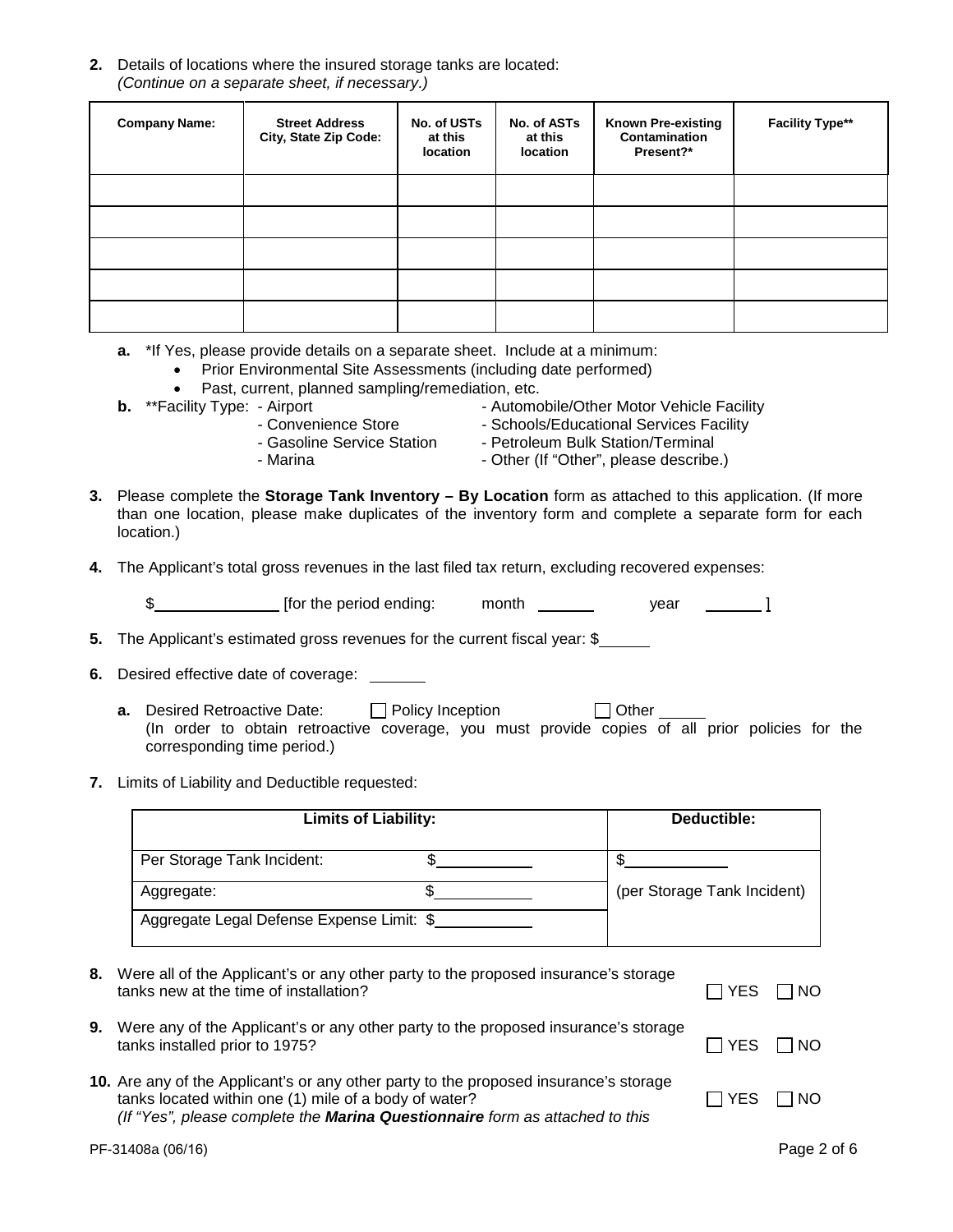*application.)* 

| 11. Are any of the Applicant's or any other party to the proposed insurance's facilities<br>located in the State of Florida?                                                                                                                                                                                                                                                 | YES              | NO.          |
|------------------------------------------------------------------------------------------------------------------------------------------------------------------------------------------------------------------------------------------------------------------------------------------------------------------------------------------------------------------------------|------------------|--------------|
| 12. Are Single-Walled Storage Tanks (i.e., Bare Steel Tanks, Steel Tanks with Cathodic<br>Protection, STIP 3⁄4 Tanks or Tanks operating under ACT 100), with or without any<br>form of tank lining, located at the Applicant's or any other party to the proposed<br>insurance's facilities in the State of Florida? (Only applicable if Question 11. is<br>answered "Yes"). | $N/A$ $\Box$ YES | NO           |
| 13. Within the past five (5) years has the Applicant purchased this type of insurance<br>coverage?<br>(If "Yes", please provide information regarding any such coverage and all available<br>loss information.)                                                                                                                                                              | $\Box$ YES       | NO           |
| 14. Are there currently, or have there historically been, any hazardous, toxic, or<br>regulated substances stored at any of the locations for which this application for<br>insurance is being made other than these products: Gasoline, Diesel Fuel, Motor<br>Oil, Fuel Oil, or Kerosene?                                                                                   | ∏ YES            | <b>NO</b>    |
| 15. Were any tanks ever removed or closed in placed at the location(s) where the<br>scheduled tanks are currently located?                                                                                                                                                                                                                                                   | $\Box$ YES       | <b>NO</b>    |
| Will any scheduled storage tank(s) be removed, closed or upgraded at any of<br>a.<br>the facilities for which coverage is sought under this policy within the next<br>eighteen (18) months?                                                                                                                                                                                  | ∣YES             | NO           |
| 16. Does the Applicant and any other parties to the proposed insurance maintain<br>a Spill Prevention and Counter Control Plan with regard to any aboveground<br>tanks for which coverage is sought? (If "Yes", please provide a copy of such<br>plan.)                                                                                                                      | $N/A \Box YES$   | NO.          |
| 17. Within the past five (5) years have there been any reportable spills of regulated<br>substances, hazardous waste or any other pollutants, as defined by applicable<br>environmental statutes or regulations, at the facility(ies) where the tanks the<br>Applicant is seeking coverage for are located?                                                                  | ∣YES             | NO           |
| 18. Within the past ten (10) years have any repairs or upgrades been performed<br>on any tanks?                                                                                                                                                                                                                                                                              | <b>YES</b>       | NO           |
| a. Are all underground storage tanks compliant with 1998 regulations?                                                                                                                                                                                                                                                                                                        | $\Box$ YES       | $\exists$ NO |
| 19. Within the past five (5) years have any claims been made or legal actions<br>(including any regulatory proceedings) been brought against the Applicant<br>or any other party to the proposed insurance?                                                                                                                                                                  | ∃YES             | NO           |
| 20. Does the Applicant or any other party to the proposed insurance have knowledge<br>of pollution conditions at any of the proposed covered locations?                                                                                                                                                                                                                      | $\Box$ YES       | NO           |
| 21. At the time of signing this application, is the Applicant or any other party to the<br>proposed insurance aware of any circumstances that may reasonably be expected to<br>give rise to a claim against any party to the proposed insurance?                                                                                                                             | $\sqsupset$ YES  | NO           |
| 22. Within the last five (5) years before the date of signing this application, has the<br>Applicant, any of its affiliated entities, or any person or entity proposed to be an insured<br>filed or been the subject of any proceeding related to bankruptcy, receivership, and/or<br>insolvency?                                                                            | YES              | NO           |

**23.** At the time of signing this application, do the Applicant, any of its affiliated entities,

PF-31408a (06/16)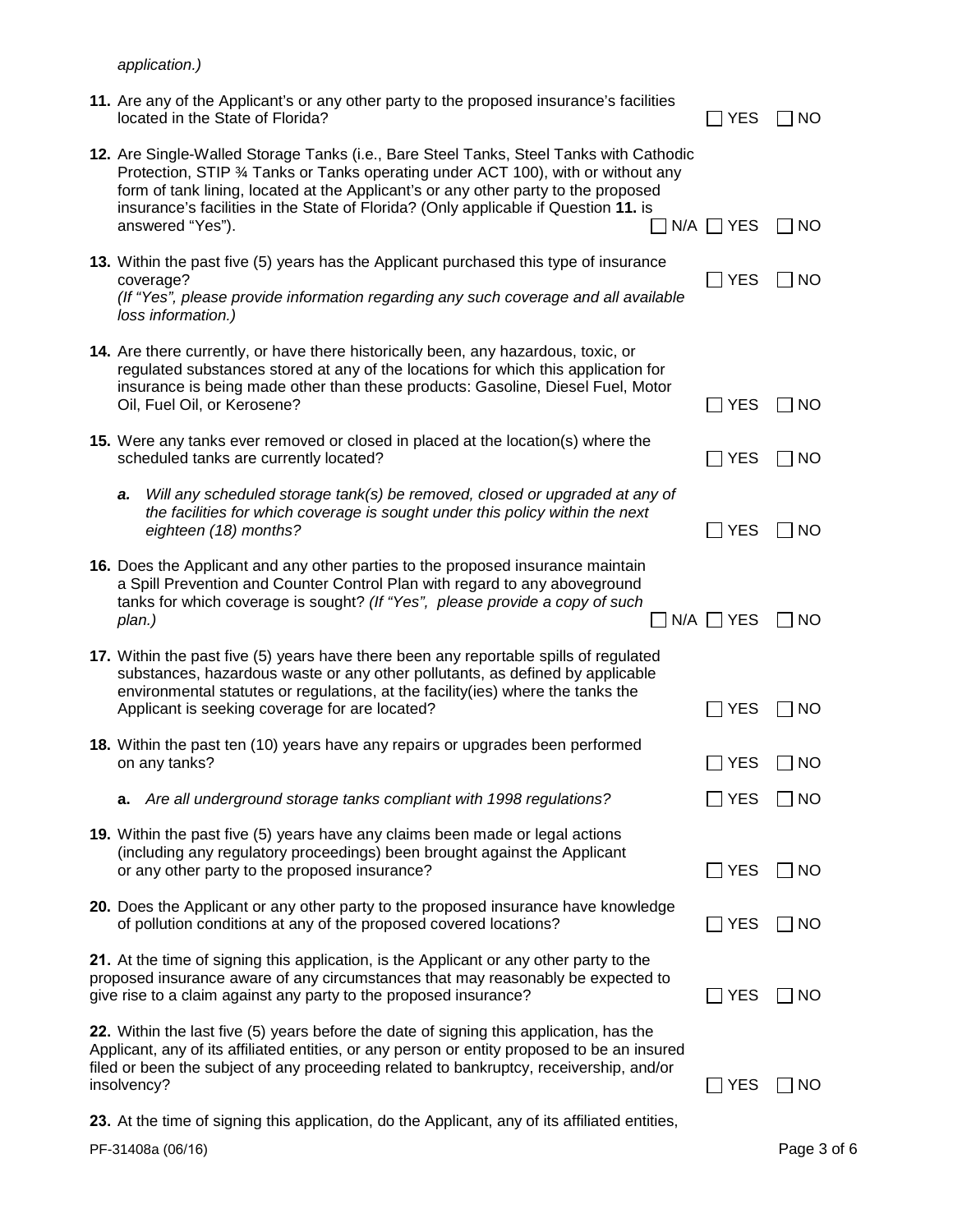or any person or entity proposed to be an insured either (a) intend to commence or (b) know of any plan or threat to commence any proceeding relating to bankruptcy, receivership, and/or insolvency, whether by or against one or more of them?  $\Box$  YES  $\Box$  NO

*If "Yes" to Questions 14. through 23., above, provide a description of the information, claim, or circumstance.* 

*\*IT IS UNDERSTOOD AND AGREED THAT IF ANY SUCH CLAIMS EXIST OR ANY SUCH FACTS OR CIRCUMSTANCES EXIST WHICH COULD GIVE RISE TO A CLAIM, THEN THOSE CLAIMS AND ANY OTHER CLAIMS ARISING FROM SUCH FACTS OR CIRCUMSTANCES ARE EXCLUDED FROM THE PROPOSED INSURANCE UNLESS OTHERWISE AFFIRMATIVELY STATED IN THE POLICY.*

**BY SIGNING THIS APPLICATION, THE APPLICANT WARRANTS TO THE INSURER THAT IT AND THE OTHER PARTIES TO THIS INSURANCE, ALONG WITH ANY FOREIGN SUBSIDIARIES, WILL STRICTLY FOLLOW ANY WATER INTRUSION, MOLD-RELATED, FUNGI-RELATED OR BACTERIA-RELATED OPERATION AND MAINTENANCE PROCEDURES OR PROTOCOLS, INCLUDING ANY WATER INTRUSION, MOLD-RELATED, FUNGI-RELATED OR BACTERIA-RELATED DUE DILIGENCE PROCEDURES OR PROTOCOLS FOR THE ACQUISITION, LEASE, OPERATION, MANAGEMENT OR MAINTENANCE OF ANY PROPERTIES, WHICH WERE PROVIDED TO THE INSURER PRIOR TO THE INCEPTION OF ANY COVERAGE APPLIED FOR HEREIN. THE APPLICANT ACKNOWLEDGES THAT THE INSURER'S AGREEMENT TO PROVIDE MOLD, FUNGI AND/OR LEGIONELLA PNEUMOPHILA COVERAGE AS PART OF THE COVERAGE APPLIED FOR PURSUANT TO THIS APPLICATION IS PREDICATED UPON THE APPLICANT'S AGREEMENT TO PROVIDE THIS WARRANTY.**

**BY SIGNING THIS APPLICATION, THE APPLICANT WARRANTS TO THE INSURER THAT IT AND THE OTHER PARTIES TO THIS INSURANCE, ALONG WITH ANY FOREIGN SUBSIDIARIES, WILL STRICTLY FOLLOW ANY LEAD-BASED PAINT OR ASBESTOS OPERATION AND MAINTENANCE PROCEDURES OR PROTOCOLS, WHICH WERE PROVIDED TO THE INSURER PRIOR TO THE INCEPTION OF ANY SUCH COVERAGE APPLIED FOR HEREIN. THE APPLICANT ACKNOWLEDGES THAT THE INSURER'S AGREEMENT TO PROVIDE LEAD-BASED PAINT AND/OR ASBESTOS COVERAGE AS PART OF THE COVERAGE APPLIED FOR PURSUANT TO THIS APPLICATION IS PREDICATED UPON THE APPLICANT'S AGREEMENT TO PROVIDE THIS WARRANTY.**

**BY SIGNING THIS APPLICATION, THE APPLICANT WARRANTS TO THE INSURER THAT ALL STATEMENTS MADE IN THIS APPLICATION, INCLUDING ANY ATTACHMENTS THERETO, ABOUT THE APPLICANT AND ITS OPERATIONS ARE TRUE AND COMPLETE, AND THAT NO MATERIAL FACTS HAVE BEEN MISSTATED IN THIS APPLICATION OR CONCEALED. COMPLETION OF THIS FORM DOES NOT BIND COVERAGE. THE APPLICANT'S ACCEPTANCE OF THE INSURER'S QUOTATION IS REQUIRED BEFORE THE APPLICANT MAY BE BOUND AND A POLICY ISSUED.**

**NOTICE TO APPLICANTS**: Any person who knowingly presents a false or fraudulent claim for payment of a loss or benefit or knowingly presents false information in an application for insurance is guilty of a crime and may be subject to fines and confinement in prison.

**NOTICE TO ARKANSAS, LOUISIANA, RHODE ISLAND and WEST VIRGINIA APPLICANTS**: Any person who knowingly presents a false or fraudulent claim for payment of a loss or benefit or knowingly presents false information in an application for insurance is guilty of a crime and may be subject to fines and confinement in prison.

**NOTICE TO COLORADO APPLICANTS**: It is unlawful to knowingly provide false, incomplete, or misleading facts or information to an insurance company for the purpose of defrauding or attempting to defraud the company. Penalties may include imprisonment, fines, denial of insurance, and civil damages. Any insurance company or agent of an insurance company who knowingly provides false, incomplete, or misleading facts or information to a policyholder or claimant for the purpose of defrauding or attempting to defraud the policyholder or claimant with regard to a settlement or award payable from insurance proceeds shall be reported to the Colorado Division of Insurance within the Department of Regulatory Agencies.

**NOTICE TO DISTRICT OF COLUMBIA APPLICANTS**: WARNING: It is a crime to provide false or misleading information to an insurer for the purpose of defrauding the insurer or any other person. Penalties include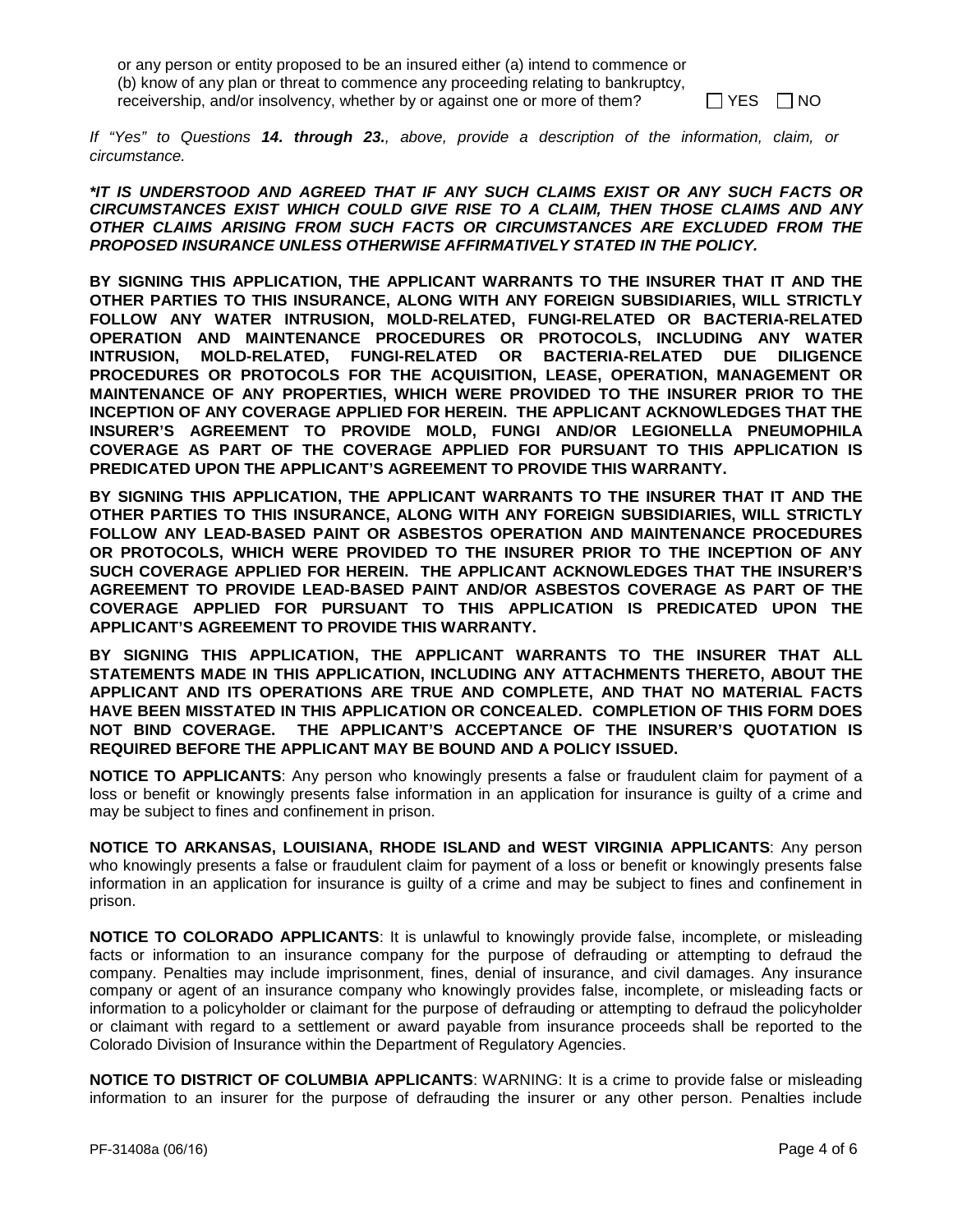imprisonment and/or fines. In addition, an insurer may deny insurance benefits if false information materially related to a claim was provided by the applicant.

**NOTICE TO FLORIDA APPLICANTS**: Any person who knowingly and with intent to injure, defraud or deceive any insurer files a statement of claim or an application containing any false, incomplete or misleading information is guilty of a felony of the third degree.

**NOTICE TO KENTUCKY APPLICANTS**: Any person who knowingly and with intent to defraud any insurance company or other person files an application for insurance containing any materially false information or conceals, for the purpose of misleading, information concerning any fact material thereto commits a fraudulent insurance act, which is a crime.

**NOTICE TO MAINE APPLICANTS**: It is a crime to knowingly provide false, incomplete or misleading information to an insurance company for the purposes of defrauding the company. Penalties may include imprisonment, fines or a denial of insurance benefits.

**NOTICE TO MARYLAND APPLICANTS**: Any person who knowingly and willfully presents a false or fraudulent claim for payment for a loss or benefit or who knowingly and willfully presents false information in an application for insurance is guilty of a crime and may be subject to fines and confinement in prison.

**NOTICE TO MINNESOTA APPLICANTS:** A person who submits an application or files a claim with intent to defraud or helps commit a fraud against an insurer is guilty of a crime.

**NOTICE TO NEW JERSEY APPLICANTS**: Any person who includes any false or misleading information on an application for an insurance policy is subject to criminal and civil penalties.

**NOTICE TO NEW MEXICO APPLICANTS**: Any person who knowingly presents a false or fraudulent claim for payment of a loss or benefit or knowingly presents false information in an application for insurance is guilty of a crime and may be subject to civil fines and criminal penalties.

**NOTICE TO NEW YORK APPLICANTS**: Any person who knowingly and with intent to defraud any insurance company or other person files an application for insurance or statement of claim containing any materially false information, or conceals for the purpose of misleading, information concerning any fact material thereto, commits a fraudulent insurance act, which is a crime, and shall also be subject to a civil penalty not to exceed five thousand dollars and the stated value of the claim for each violation.

**NOTICE TO OHIO APPLICANTS**: Any person who, with the intent to defraud or knowing that he is facilitating a fraud against an insurer, submits an application or files a claim containing a false or deceptive statement is guilty of insurance fraud.

**NOTICE TO OKLAHOMA APPLICANTS**: WARNING: Any person who knowingly, and with intent to injure, defraud or deceive any insurer, makes any claim for the proceeds of an insurance policy containing any false, incomplete or misleading information is guilty of a felony.

**NOTICE TO OREGON APPLICANTS**: Any person who knowingly and with intent to defraud or solicit another to defraud an insurer: 1) by submitting an application, or 2) by filing a claim containing a false statement as to any material fact may be violating state law.

**NOTICE TO PENNSYLVANIA APPLICANTS**: Any person who knowingly and with intent to defraud any insurance company or other person files an application for insurance or statement of claim containing any materially false information or conceals for the purpose of misleading, information concerning any fact material thereto commits a fraudulent insurance act, which is a crime and subjects such person to criminal and civil penalties.

**NOTICE TO TENNESSEE, VIRGINIA and WASHINGTON APPLICANTS**: It is a crime to knowingly provide false, incomplete or misleading information to an insurance company for the purpose of defrauding the company. Penalties include imprisonment, fines and denial of insurance benefits.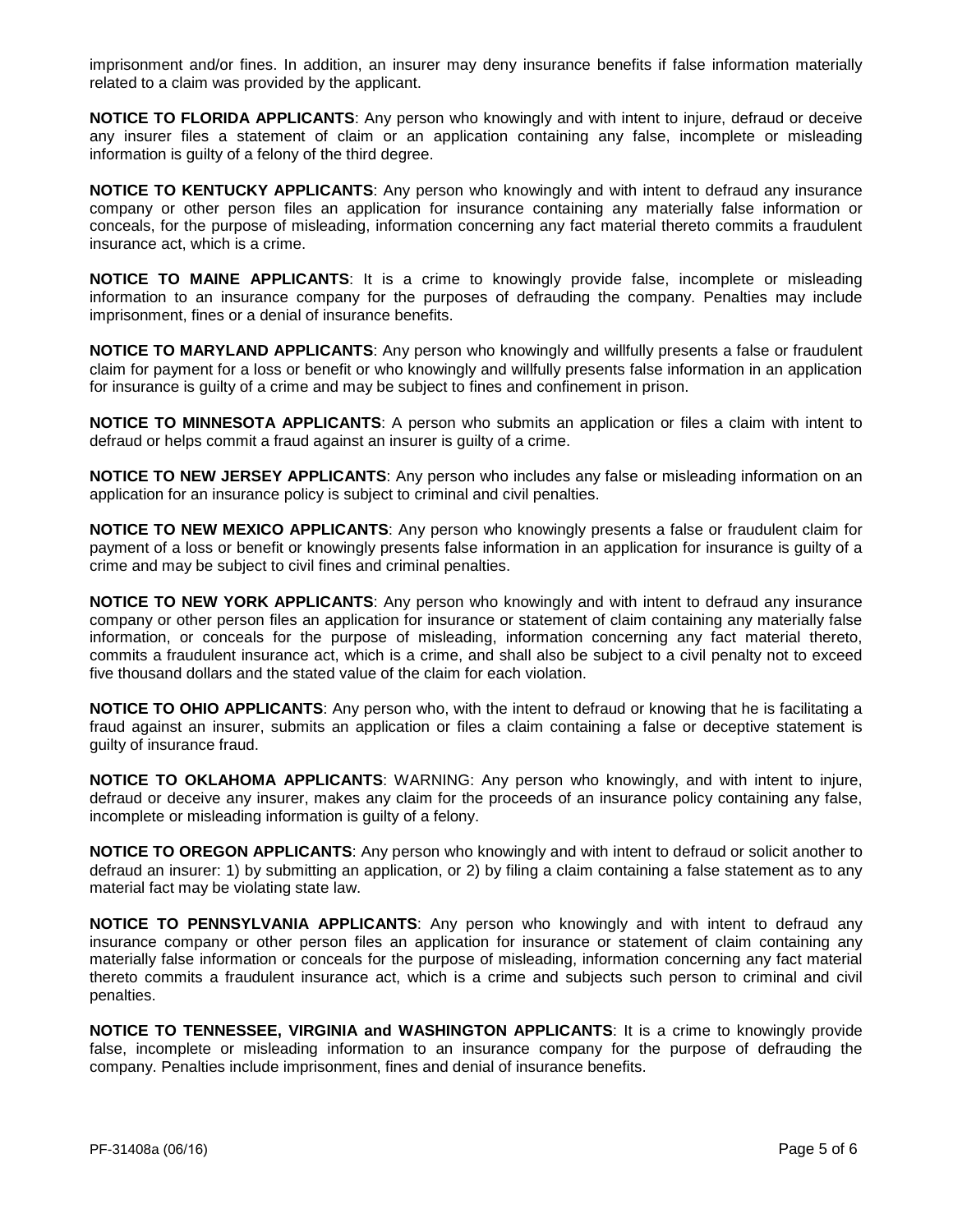| Signature of Authorized Applicant |
|-----------------------------------|

Signature of Broker/Agent

**Print Name** 

Title Date

Date  $\hbox{\tt Signed}$  by Licensed Resident Agent (Where Required By Law)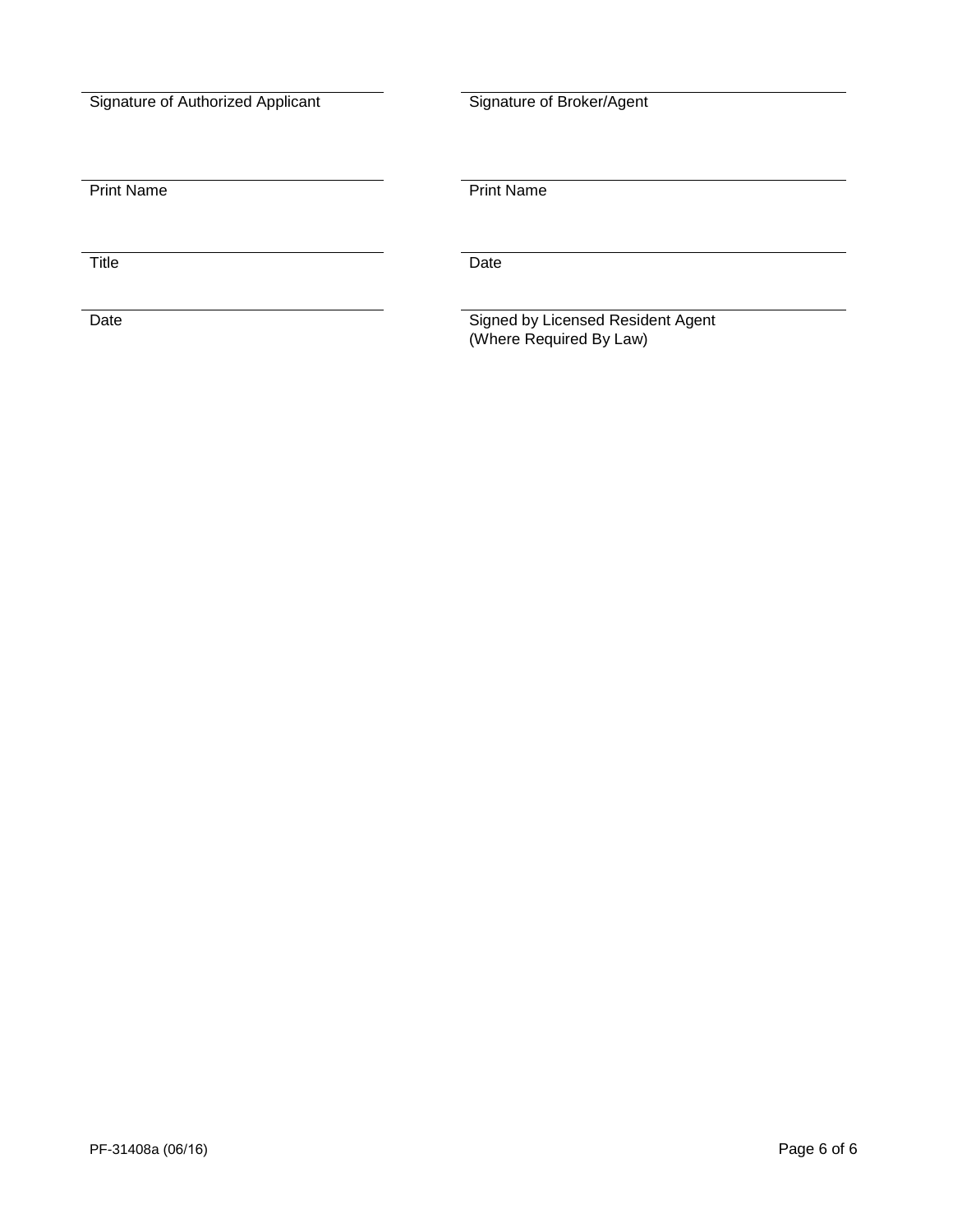

### **TANKSAFE® ATTACHMENT I**

## **Storage Tank Inventory By Location**

| <b>Facility Name</b>                                                                                                                                                                                                                                                                                                                                                                                                                                         |                                                                                                                                                                                                                                                                                                                                                                                                                                                                                                                                                                                                                                                                                                                                                                                                                                                                                                                                                                                                                                                                          | <b>Facility Address</b> |   |                                                                                                                                                                                                                                                                                                                                                                                                                                                                                                                                                                     |                                                                                                                                                                                                                                                                                                                                                                                                                                                  | Facility ID $#$ |  |  |
|--------------------------------------------------------------------------------------------------------------------------------------------------------------------------------------------------------------------------------------------------------------------------------------------------------------------------------------------------------------------------------------------------------------------------------------------------------------|--------------------------------------------------------------------------------------------------------------------------------------------------------------------------------------------------------------------------------------------------------------------------------------------------------------------------------------------------------------------------------------------------------------------------------------------------------------------------------------------------------------------------------------------------------------------------------------------------------------------------------------------------------------------------------------------------------------------------------------------------------------------------------------------------------------------------------------------------------------------------------------------------------------------------------------------------------------------------------------------------------------------------------------------------------------------------|-------------------------|---|---------------------------------------------------------------------------------------------------------------------------------------------------------------------------------------------------------------------------------------------------------------------------------------------------------------------------------------------------------------------------------------------------------------------------------------------------------------------------------------------------------------------------------------------------------------------|--------------------------------------------------------------------------------------------------------------------------------------------------------------------------------------------------------------------------------------------------------------------------------------------------------------------------------------------------------------------------------------------------------------------------------------------------|-----------------|--|--|
| (Complete schedule with symbols below)                                                                                                                                                                                                                                                                                                                                                                                                                       |                                                                                                                                                                                                                                                                                                                                                                                                                                                                                                                                                                                                                                                                                                                                                                                                                                                                                                                                                                                                                                                                          |                         |   |                                                                                                                                                                                                                                                                                                                                                                                                                                                                                                                                                                     |                                                                                                                                                                                                                                                                                                                                                                                                                                                  |                 |  |  |
|                                                                                                                                                                                                                                                                                                                                                                                                                                                              | $\mathbf{1}$                                                                                                                                                                                                                                                                                                                                                                                                                                                                                                                                                                                                                                                                                                                                                                                                                                                                                                                                                                                                                                                             | 2                       | 3 | $\overline{4}$                                                                                                                                                                                                                                                                                                                                                                                                                                                                                                                                                      | 5                                                                                                                                                                                                                                                                                                                                                                                                                                                | 6               |  |  |
| Tank #                                                                                                                                                                                                                                                                                                                                                                                                                                                       |                                                                                                                                                                                                                                                                                                                                                                                                                                                                                                                                                                                                                                                                                                                                                                                                                                                                                                                                                                                                                                                                          |                         |   |                                                                                                                                                                                                                                                                                                                                                                                                                                                                                                                                                                     |                                                                                                                                                                                                                                                                                                                                                                                                                                                  |                 |  |  |
| UST/AST                                                                                                                                                                                                                                                                                                                                                                                                                                                      |                                                                                                                                                                                                                                                                                                                                                                                                                                                                                                                                                                                                                                                                                                                                                                                                                                                                                                                                                                                                                                                                          |                         |   |                                                                                                                                                                                                                                                                                                                                                                                                                                                                                                                                                                     |                                                                                                                                                                                                                                                                                                                                                                                                                                                  |                 |  |  |
| Install Date Year                                                                                                                                                                                                                                                                                                                                                                                                                                            |                                                                                                                                                                                                                                                                                                                                                                                                                                                                                                                                                                                                                                                                                                                                                                                                                                                                                                                                                                                                                                                                          |                         |   |                                                                                                                                                                                                                                                                                                                                                                                                                                                                                                                                                                     |                                                                                                                                                                                                                                                                                                                                                                                                                                                  |                 |  |  |
| Capacity (Gallons)                                                                                                                                                                                                                                                                                                                                                                                                                                           |                                                                                                                                                                                                                                                                                                                                                                                                                                                                                                                                                                                                                                                                                                                                                                                                                                                                                                                                                                                                                                                                          |                         |   |                                                                                                                                                                                                                                                                                                                                                                                                                                                                                                                                                                     |                                                                                                                                                                                                                                                                                                                                                                                                                                                  |                 |  |  |
| Contents                                                                                                                                                                                                                                                                                                                                                                                                                                                     |                                                                                                                                                                                                                                                                                                                                                                                                                                                                                                                                                                                                                                                                                                                                                                                                                                                                                                                                                                                                                                                                          |                         |   |                                                                                                                                                                                                                                                                                                                                                                                                                                                                                                                                                                     |                                                                                                                                                                                                                                                                                                                                                                                                                                                  |                 |  |  |
| <b>Tank Construction Material</b>                                                                                                                                                                                                                                                                                                                                                                                                                            |                                                                                                                                                                                                                                                                                                                                                                                                                                                                                                                                                                                                                                                                                                                                                                                                                                                                                                                                                                                                                                                                          |                         |   |                                                                                                                                                                                                                                                                                                                                                                                                                                                                                                                                                                     |                                                                                                                                                                                                                                                                                                                                                                                                                                                  |                 |  |  |
| <b>Overfill/Spill Protection</b>                                                                                                                                                                                                                                                                                                                                                                                                                             |                                                                                                                                                                                                                                                                                                                                                                                                                                                                                                                                                                                                                                                                                                                                                                                                                                                                                                                                                                                                                                                                          |                         |   |                                                                                                                                                                                                                                                                                                                                                                                                                                                                                                                                                                     |                                                                                                                                                                                                                                                                                                                                                                                                                                                  |                 |  |  |
| <b>Tank Leak Detection</b>                                                                                                                                                                                                                                                                                                                                                                                                                                   |                                                                                                                                                                                                                                                                                                                                                                                                                                                                                                                                                                                                                                                                                                                                                                                                                                                                                                                                                                                                                                                                          |                         |   |                                                                                                                                                                                                                                                                                                                                                                                                                                                                                                                                                                     |                                                                                                                                                                                                                                                                                                                                                                                                                                                  |                 |  |  |
| AST Diking & Base Construction                                                                                                                                                                                                                                                                                                                                                                                                                               |                                                                                                                                                                                                                                                                                                                                                                                                                                                                                                                                                                                                                                                                                                                                                                                                                                                                                                                                                                                                                                                                          |                         |   |                                                                                                                                                                                                                                                                                                                                                                                                                                                                                                                                                                     |                                                                                                                                                                                                                                                                                                                                                                                                                                                  |                 |  |  |
| <b>Piping Construction Material</b>                                                                                                                                                                                                                                                                                                                                                                                                                          |                                                                                                                                                                                                                                                                                                                                                                                                                                                                                                                                                                                                                                                                                                                                                                                                                                                                                                                                                                                                                                                                          |                         |   |                                                                                                                                                                                                                                                                                                                                                                                                                                                                                                                                                                     |                                                                                                                                                                                                                                                                                                                                                                                                                                                  |                 |  |  |
| Piping Leak Detection                                                                                                                                                                                                                                                                                                                                                                                                                                        |                                                                                                                                                                                                                                                                                                                                                                                                                                                                                                                                                                                                                                                                                                                                                                                                                                                                                                                                                                                                                                                                          |                         |   |                                                                                                                                                                                                                                                                                                                                                                                                                                                                                                                                                                     |                                                                                                                                                                                                                                                                                                                                                                                                                                                  |                 |  |  |
| <b>Contents</b><br><b>A.</b> Unleaded Gasoline<br><b>B.</b> Gasohol<br>C. Diesel<br><b>D.</b> Kerosene<br>E. Waste Oil/ Used Oil<br><b>F.</b> Fuel Oil<br>G. Generic Gasoline<br>H. Pesticide<br>I. Ammonia compound<br>J. Chlorine compound<br>K. Haz. Substance (CERCLA)<br>L. Mineral Acids<br>M. Grades 5&6 bunker 'C' oils<br>N. Petroleum-base additive(E85)<br>O. Misc. petroleum-base<br><b>P.</b> Heating Oil<br><b>Q</b> . Other, please indentify | <b>Overfill/Spill Protection</b><br><b>Tank Construction</b><br>A. Ball Check Valve<br>A. Steel<br><b>B.</b> Fiberglass<br><b>B.</b> Spill Containment Bucket<br><b>C.</b> FRP Clad Steel<br>C. Flow Shut-off<br>D. Tight Fill<br><b>D.</b> Concrete<br>E. Level Gauges, High Level Alarms<br>E. Polyethylene<br>F. Other EPA/DEP Approved<br>F. Other EPA/DEP Approved<br><b>G.</b> Cathodic Protection<br><b>Protection Method</b><br><b>Sacrificial Anode</b><br><b>Piping Construction Material</b><br>H. Cathodic Protection -<br>A. Steel<br><b>Impressed Current</b><br>I. Double Walled(DW) -<br><b>B.</b> Fiberglass<br><b>Single Material</b><br>C. Double walled<br>J. Double Walled (DW)-<br>D. Approved Synthetic Material<br>E. Other EPA/DEP Approved<br><b>Dual Material</b><br>K. (DW)Synthetic Liner in<br><b>Piping Material</b><br>F. External Protective Coating<br><b>Tank Construction</b><br>L. (DW)Pipeless UST with<br>G. C/P with sacrificial anode or<br><b>Secondary Containment</b><br>impressed current<br>M. Internal Lining STI. STI-P3 |                         |   | <b>Tank Leak Detection</b><br>A. Groundwater Monitoring Wells<br><b>B.</b> Interstitial Monitoring<br><b>C.</b> Vapor Monitoring Wells<br><b>D.</b> Visual Inspections of AST Systems<br>E. Other EPA/DEP Approved<br>F. SPCC Plan - AST<br>G. Interstitial Space - Double Walled Tank<br>H. Manual Tank Gauging - UST<br>I. Statistical Inventory Reconciliation -<br>(SIR)(USTs)<br>J. Automatic Tank Gauging System (USTs)<br>K. Interstitial Monitoring of AST tank bottom E. Interstitial Monitoring of<br>L. Annual Tightness Test with Inventory -<br>(USTs) | <b>AST Diking &amp; Base Construction</b><br>A. Concrete, Synthetic Material, clays<br><b>B.</b> Other EPA/DEP approved secondary<br>containment system<br>C. Dirt/Earth<br><b>Piping Leak Detection</b><br>A. Electronic Line Leak Detector<br>with Flow Shutoff<br><b>B.</b> Interstitial Monitoring - Piping Filter<br><b>C.</b> External Monitoring<br>D. Mechanical Line Leak Detector<br>double wall piping<br>F. Suction Pump Check Valve |                 |  |  |

PF-31408a (06/16) **Completed as part of the Application for Insurance** (*Completed as part of the Application for Insurance*)